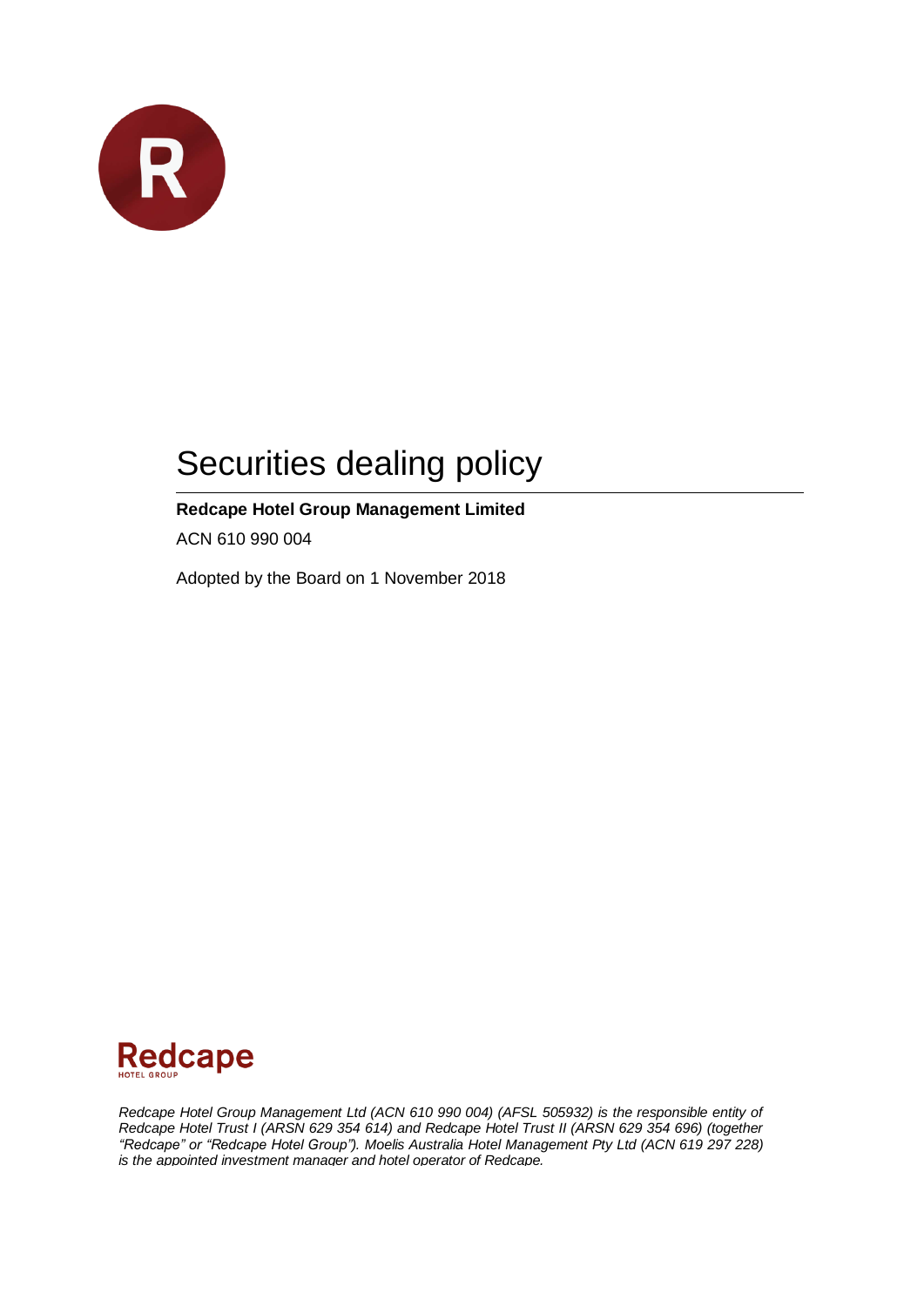

1 Definitions

| <b>ASX</b>                 | Australian Securities Exchange                                                                                                                                                                                                                                                                                                                 |
|----------------------------|------------------------------------------------------------------------------------------------------------------------------------------------------------------------------------------------------------------------------------------------------------------------------------------------------------------------------------------------|
| <b>Board</b>               | Board of Directors of the Company                                                                                                                                                                                                                                                                                                              |
| <b>CEO</b>                 | Chief Executive Officer of the Group from time to time (initially<br>the CEO will be an employee of the Manager)                                                                                                                                                                                                                               |
| Chair                      | Chairman of the Board                                                                                                                                                                                                                                                                                                                          |
| Company                    | Redcape Hotel Group Management Limited (ACN 610 990<br>004)                                                                                                                                                                                                                                                                                    |
| <b>Company Secretary</b>   | Company Secretary of the Company                                                                                                                                                                                                                                                                                                               |
| <b>Connected Persons</b>   | (a)<br>a family member who may be expected to<br>influence, or be influenced by, the Employee in<br>his or her dealings with the Redcape or Scheme<br>Securities (this may include the Employee's<br>spouse, partner and children, the children of the<br>Employee's partner, or dependants of the<br>Employee or the Employee's partner); and |
|                            | a company or any other entity which the<br>(b)<br>Employee has an ability to control.                                                                                                                                                                                                                                                          |
| <b>Corporations Act</b>    | Corporations Act 2001 (Cth)                                                                                                                                                                                                                                                                                                                    |
| <b>Director</b>            | A Director of the Company                                                                                                                                                                                                                                                                                                                      |
| Employee                   | Any of the following:                                                                                                                                                                                                                                                                                                                          |
|                            | (a)<br>an employee of a member of the Group;                                                                                                                                                                                                                                                                                                   |
|                            | (b)<br>an employee of the Manager; and                                                                                                                                                                                                                                                                                                         |
|                            | (c)<br>a Director.                                                                                                                                                                                                                                                                                                                             |
| Group                      | Redcape and each of its controlled entities                                                                                                                                                                                                                                                                                                    |
| <b>Manager</b>             | Moelis Australia Hotel Management Pty Limited ACN 619 297<br>228) or any other entity that has been legally and validly<br>appointed by the Company to manage the Scheme from time<br>to time                                                                                                                                                  |
| <b>Nominated Employees</b> | Employees who have been advised by the Company<br>Secretary that they have information that is or may become<br>Inside Information                                                                                                                                                                                                             |
| Redcape                    | the Redcape Hotel Trust I and the Redcape Hotel Trust II for<br>which the Company acts as Responsible Entity                                                                                                                                                                                                                                   |
| <b>Scheme Securities</b>   | the fully paid stapled units of Redcape listed on the Official List<br>(as defined in the ASX Listing Rules) of ASX or any right,<br>option, contract or other arrangement which conveys a legal or<br>economic interest in stapled units of Redcape or an interest<br>economically equivalent to stapled units in Redcape                     |
| <b>Senior Executives</b>   | Direct reports to the CEO                                                                                                                                                                                                                                                                                                                      |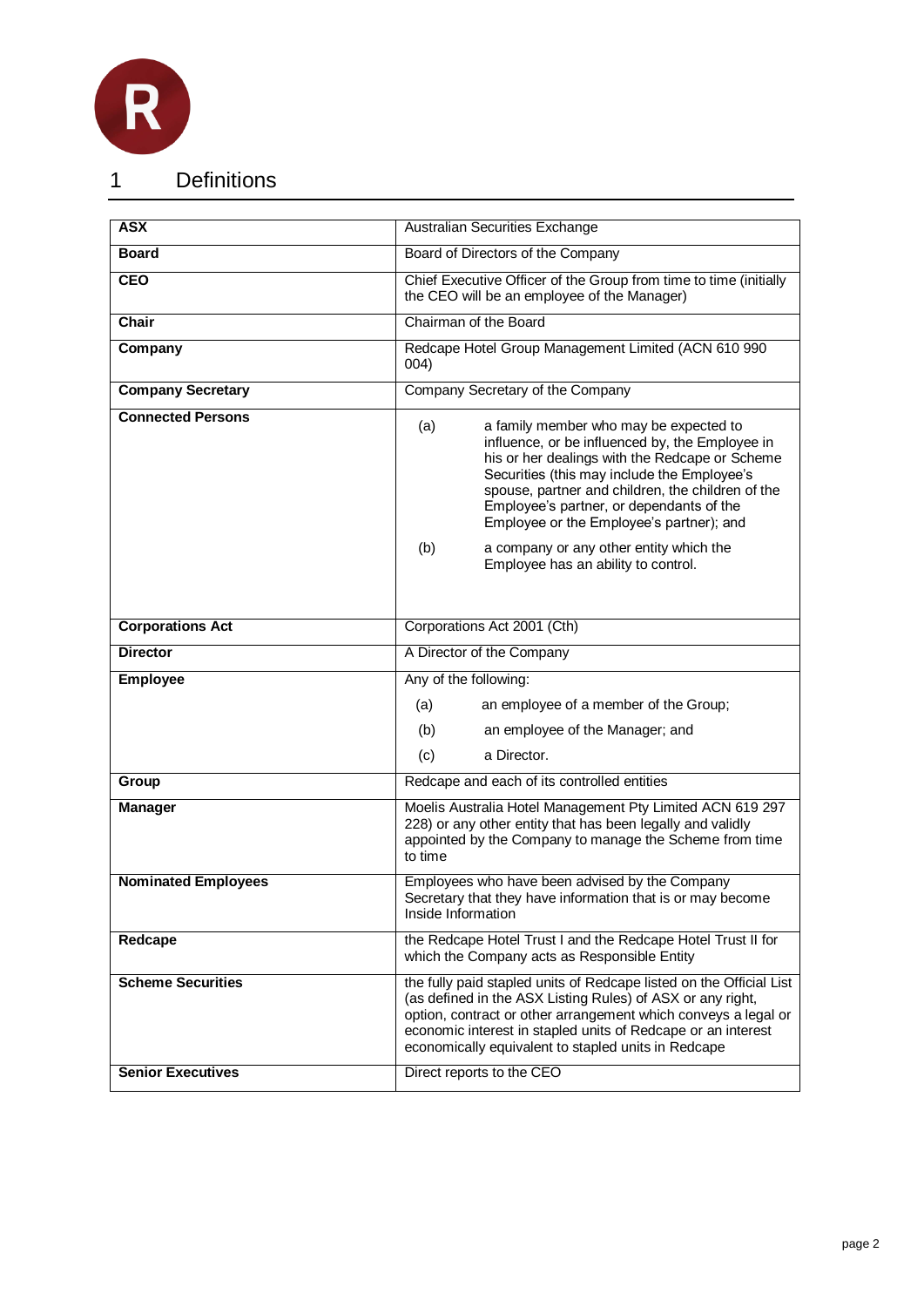

## 2 What is this policy about?

The purpose of this Policy is to:

- ensure that public confidence is maintained in the reputation of the Group, and the Directors and Employees in the trading of the Scheme Securities;
- explain the Group's policy and procedures for the buying and selling of Scheme Securities to assist the Directors and Employees; and
- recognise that some types of dealing in the Scheme Securities are also prohibited by law.

## 3 Who must comply with this Policy?

This Policy applies to all Employees which for the purposes of this Policy includes employees of the Manager. The Company will request that the Manager procure that all employees of the Manager comply with this Policy, as amended from time to time.

Certain aspects of this Policy apply only to Employees who are:

- Directors;
- Senior Executives; and/or
- Nominated Employees.

This Policy also applies to Connected Persons of all Employees.

Employees must take appropriate steps to ensure that their Connected Persons do not breach this Policy.

## <span id="page-2-0"></span>4 When can I deal in Scheme Securities?

#### **4.1 All Employees – no dealing while in possession of inside information**

Employees and their Connected Persons must not deal in Scheme Securities if:

- they are aware of confidential information that is materially price sensitive; or
- the Company has notified Employees that they must not deal in Scheme Securities (either for a specified period, or until the Company gives further notice).

#### **4.2 All Employees – the Front Page Test**

It is important that public confidence in the Group is maintained. It would be damaging to the Group's reputation if the market or the general public perceived that Employees might be taking advantage of their position in the Group to make financial gains (by dealing in securities on the basis of confidential information).

As a guiding principle, Employees and their Connected Persons should ask themselves:

*If the market was aware of all the current circumstances, could the proposed dealing be perceived by the market as the Employee (or Connected Person) taking advantage of his*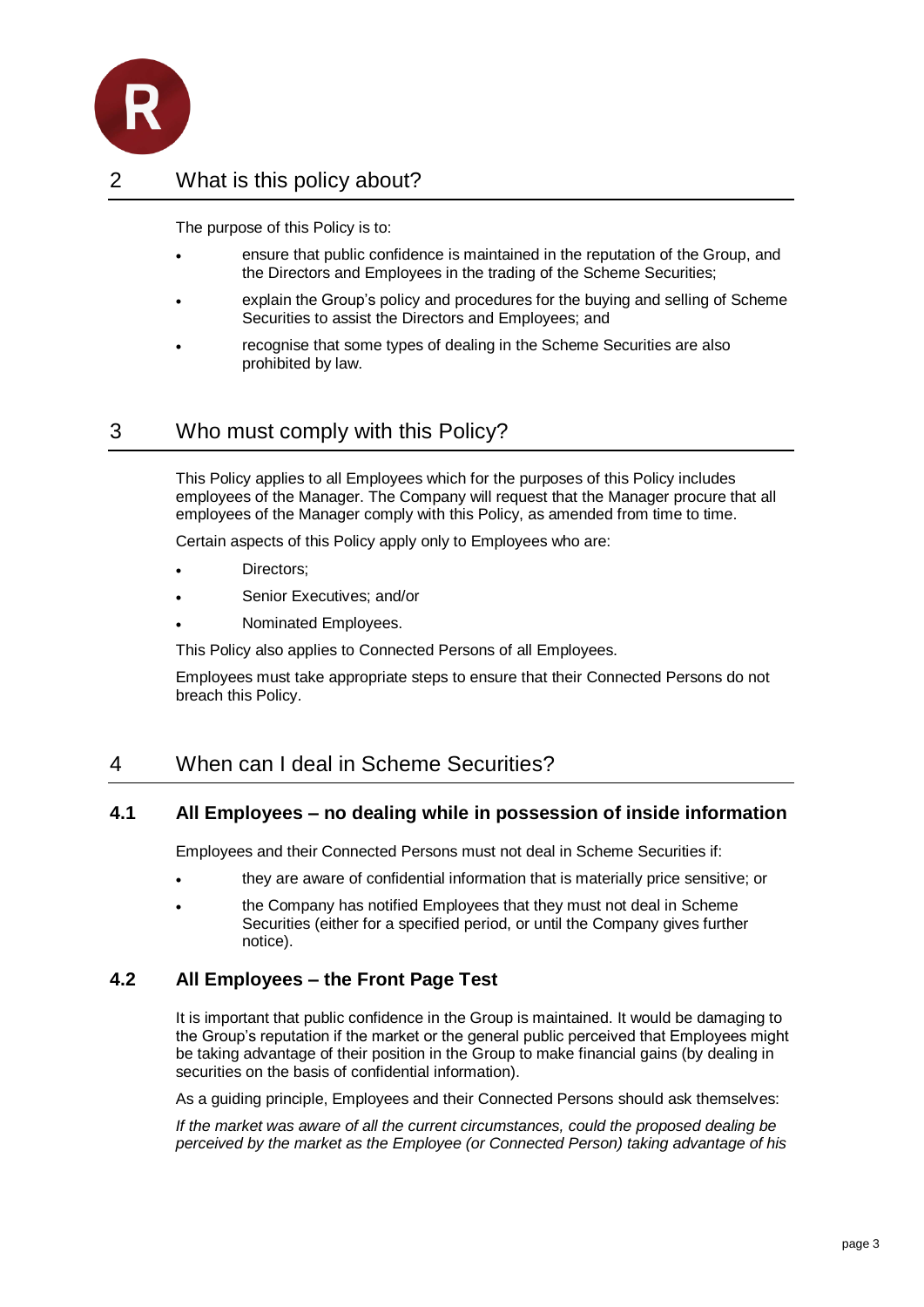

*or her position in an inappropriate way? How would it look if the transaction were reported on the front page of the newspaper?* (The **Front Page Test**)

If the Employee is unsure, he or she should consult the Company Secretary.

Where any approval is required for a dealing under this Policy, approval will not be granted where the dealing would not satisfy the Front Page Test.

#### <span id="page-3-3"></span>**4.3 All Employees – no dealing in blackout periods**

Employees and their Connected Persons must not deal in Scheme Securities during any of the following blackout periods:

- the period from the close of trading on the ASX on 31 December each year, or if that date is not a trading day, the last trading day before that day, until the day following the announcement to ASX of the Group's half-year results;
- the period from the close of trading on 30 June each year, or if that date is not a trading day, the last trading day before that day, until the day following the announcement of the Group's full-year results; and
- any other period that the Board specifies from time to time.

#### <span id="page-3-0"></span>**4.4 All Employees – exceptional circumstances**

If an Employee or their Connected Person needs to deal in Scheme Securities during a blackout period due to exceptional circumstances and is **not** in possession of any inside information, then, the Employee may apply in writing to:

- the CEO (in the case of Nominated Employees or Employees generally);
- the Chair (in the case of a Director or a Senior Executive); or
- the Board or the Chair of the Audit Committee (in the case of the Chair of the Board).

A waiver will only be granted if the Employee or Connected Person's application is accompanied by sufficient evidence (in the opinion of the approver) that the dealing of the Scheme Securities is the most reasonable course of action available in the circumstances.

Exceptional circumstances are likely to include severe financial hardship or compulsion by court order.

If a waiver is granted, the Employee or Connected Person will be notified in writing (which may include notification via email) and in each circumstance the duration of the waiver to deal in the Scheme Securities will be 2 business days.

<span id="page-3-2"></span>Unless otherwise specified in the notice, any dealing permitted under this paragraph [4.4](#page-3-0) must comply with the other sections of this Policy (to the extent applicable).

#### <span id="page-3-1"></span>**4.5 Directors, Senior Executives and Nominated Employees – prior notification required for dealing during trading windows**

- (a) Subject to the notification process set out in this rule [4.5,](#page-3-1) Directors and Senior Executives and Nominated Employees may deal in Scheme Securities during the following **trading windows**:
	- the 4 week period commencing at 10.00am on the next trading day after the announcement to ASX of half-yearly results;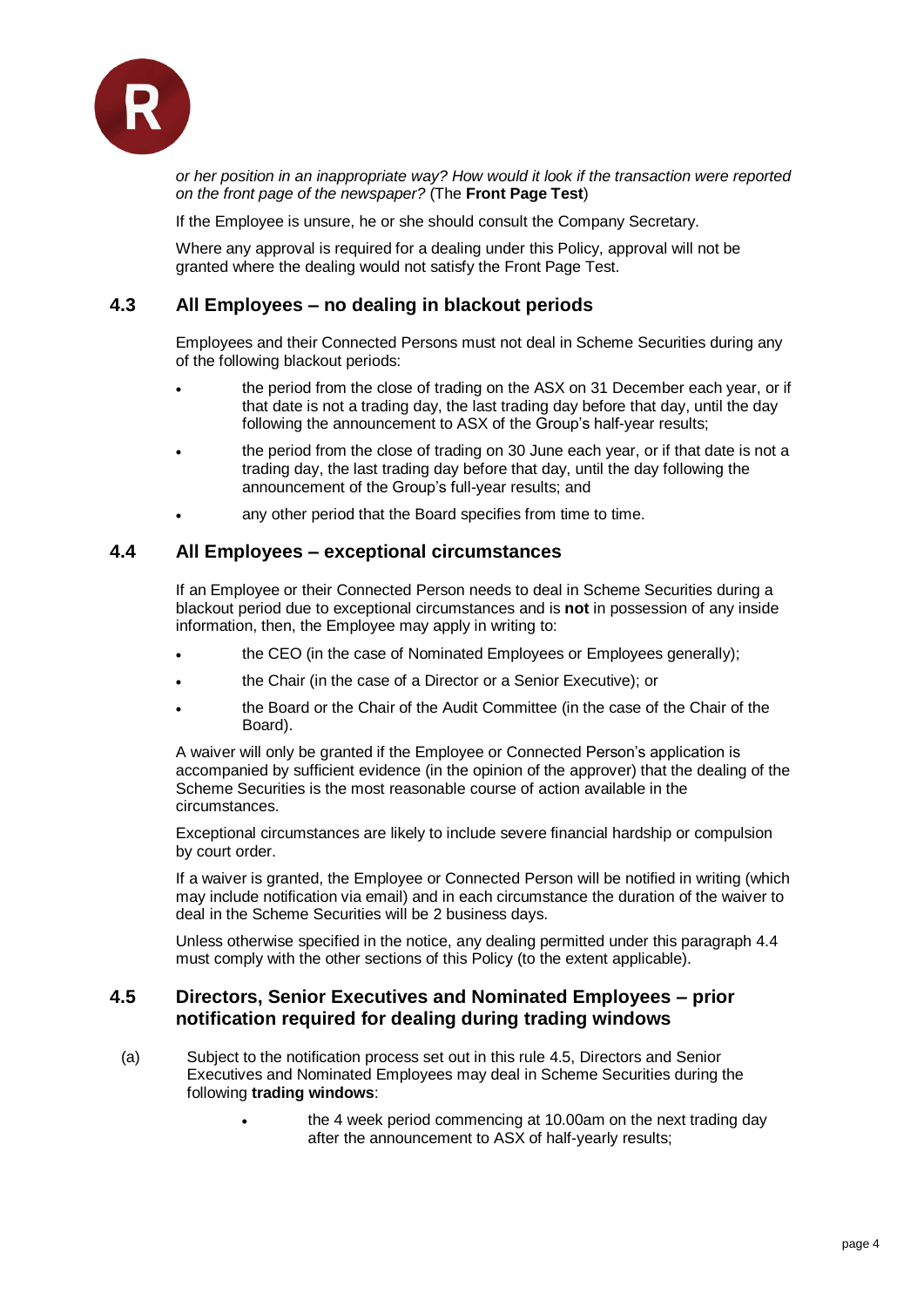

- the 4 week period commencing at 10.00am on the next trading day after the announcement to ASX of the preliminary final statement or full year results;
- the 4 week period commencing at 10.00am on the next trading day after the holding of the Annual General Meeting;
- any period that Redcape has a current product disclosure statement or other form of disclosure document on issue under which retail investors may apply to subscribe for Scheme Securities; and
- any other period the Board determines.
- The Board may at any time determine that a trading window is closed.
- (b) Directors, Senior Executives and Nominated Employees must notify the Company Secretary prior to any dealing during a trading window (including any dealing by their Connected Persons). The Company Secretary will notify the Chair of the Board or the Chair of the Audit Committee (for Directors) or the CEO (for Senior Executives and Nominated Employees).
- (c) Notwithstanding prior notification of a proposed dealing, the Chair of the Board, the Chair of the Audit Committee, the CEO or the Company Secretary (as relevant) may direct the person who is proposing to deal in the Scheme Securities not to deal, or to impose conditions on the dealing in their discretion, and is not obliged to provide reasons for any direction or condition.
- (d) Provided no direction is given or contrary condition is imposed, the Director, Senior Executive, Nominated Employee or Connected Person will have 2 business days to enter into the proposed dealing.

#### <span id="page-4-0"></span>**4.6 Directors and Senior Executives and Nominated Employees – approval required for dealing outside trading windows**

- (a) During any period that is not a trading window under section [4.5\(a\),](#page-3-2) Directors and Senior Executives and Nominated Employees must, prior to any proposed dealing, notify the Company Secretary and seek approval for the proposed dealing in Scheme Securities (including any proposed dealing by one of their Connected Persons) as follows:
	- (1) any Senior Executive or Nominated Employee must inform and obtain approval from the CEO before a transaction is undertaken;
	- (2) any other Director (other than the Chair) must inform and receive approval from the Chair before a transaction is undertaken; and
	- (3) the Chair must inform and obtain approval from the Board or the Chair of the Audit Committee before a transaction is undertaken.
- (b) A request for approval to trade will be answered as soon as practicable. In all cases, the approved dealing must occur within 2 business days following approval, otherwise the approval is no longer effective and fresh approval must be sought.

#### **4.7 Directors and Senior Executives – confirmation required**

Following any trade, Directors and Senior Executives must promptly notify the Company Secretary, ideally by close of business on the day of the trade. This is to assist the Company to comply with its disclosure obligations under the ASX Listing Rules and to manage voting exclusions at its AGM.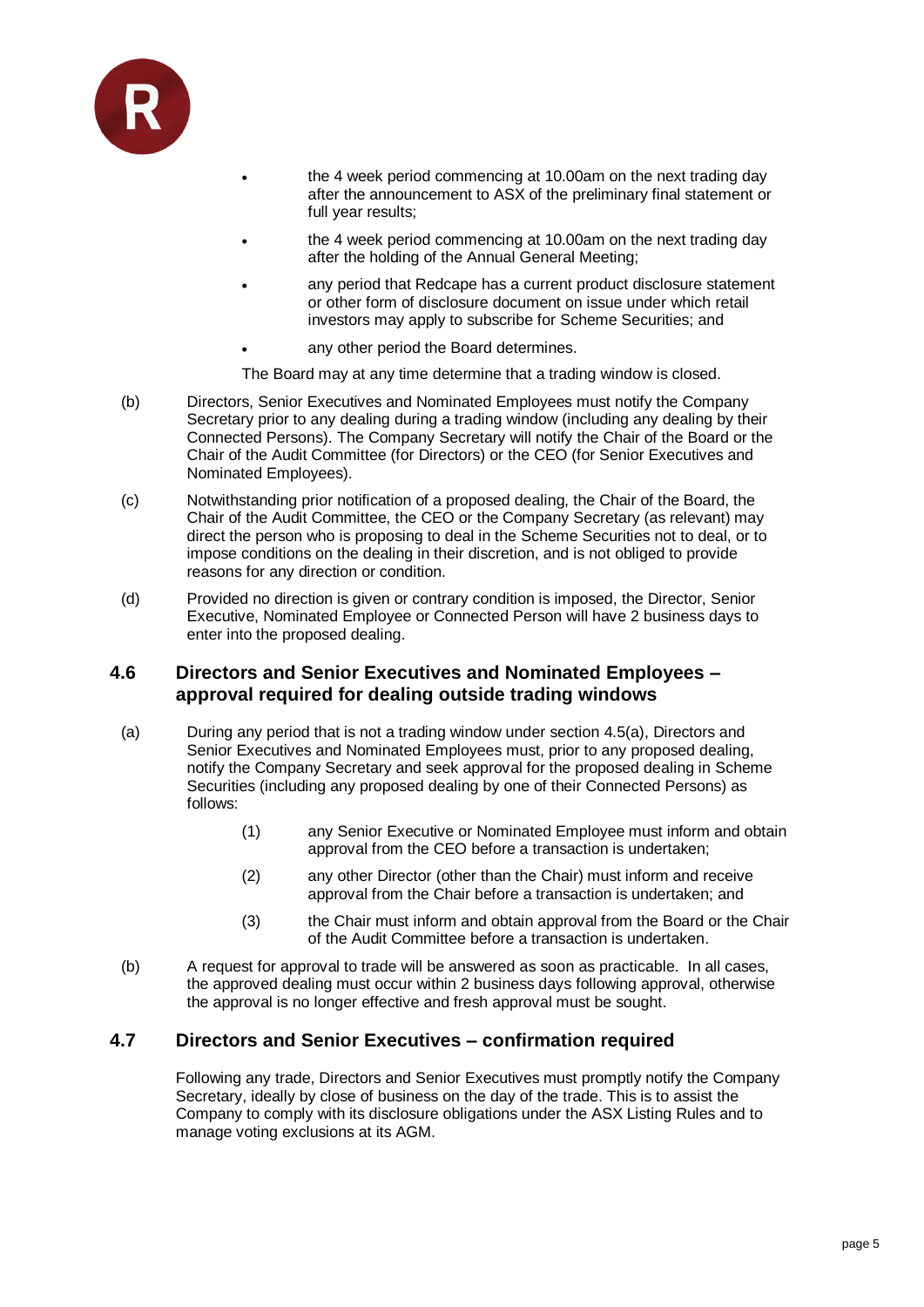

#### <span id="page-5-1"></span>**5.1 All Employees – no short-term dealing**

Employees and their Connected Persons must not deal in Scheme Securities on a short term trading basis. Short term trading includes buying and selling Scheme Securities on market within a 3 month period, and entering into other short term dealings (for example, forward contracts).

#### <span id="page-5-2"></span>**5.2 All Employees – margin lending arrangements**

- (a) Any dealing in Scheme Securities by Employees or their Connected Persons pursuant to a margin lending arrangement must be conducted in accordance with this Policy. Examples of such dealings include:
	- (1) entering into a margin lending arrangement in respect of Scheme Securities;
	- (2) transferring Scheme Securities into an existing margin loan account; and
	- (3) selling Scheme Securities to satisfy a call pursuant to a margin loan.
- <span id="page-5-0"></span>(b) Directors and Senior Executives must obtain approval in accordance with the procedure set out in section [4.6](#page-4-0) for any proposed dealing in Scheme Securities in connection with a margin lending arrangement, irrespective of any trading window.
- (c) The Company may, at its discretion, make any approval granted in accordance with [5.2\(b\)](#page-5-0) conditional upon such terms and conditions as the Company sees fit (for example, with regard to the circumstances in which Scheme Securities may be sold to satisfy a margin call).

#### **5.3 All Employees – Hedging of company securities**

Hedging includes entering into transactions in financial products that operate to limit the economic risk associated with holding Scheme Securities. Hedging of Scheme Securities by an Employee or their Connected Persons is subject to restrictions under the Corporations Act.

Under this Policy, hedging of Scheme Securities by an Employee or their Connected Persons is subject to the following rules:

- (a) the hedge transaction must not be entered into, renewed, altered or closed out when the Employee (or their Connected Person) is in possession of Inside Information;
- (b) Scheme Securities acquired under a director or employee incentive plan must never be hedged prior to their vesting;
- (c) Scheme Securities must never be hedged while they are subject to a holding lock or restriction on dealing under the terms of any employee, executive or director equity plan operated by the Company; and
- (d) Employees are permitted to hedge their vested and unrestricted Scheme Securities provided that the hedge transaction is treated as a dealing in Scheme Securities for the purposes of this Policy, and the relevant approvals and notifications required under section [4](#page-2-0) are made on that basis.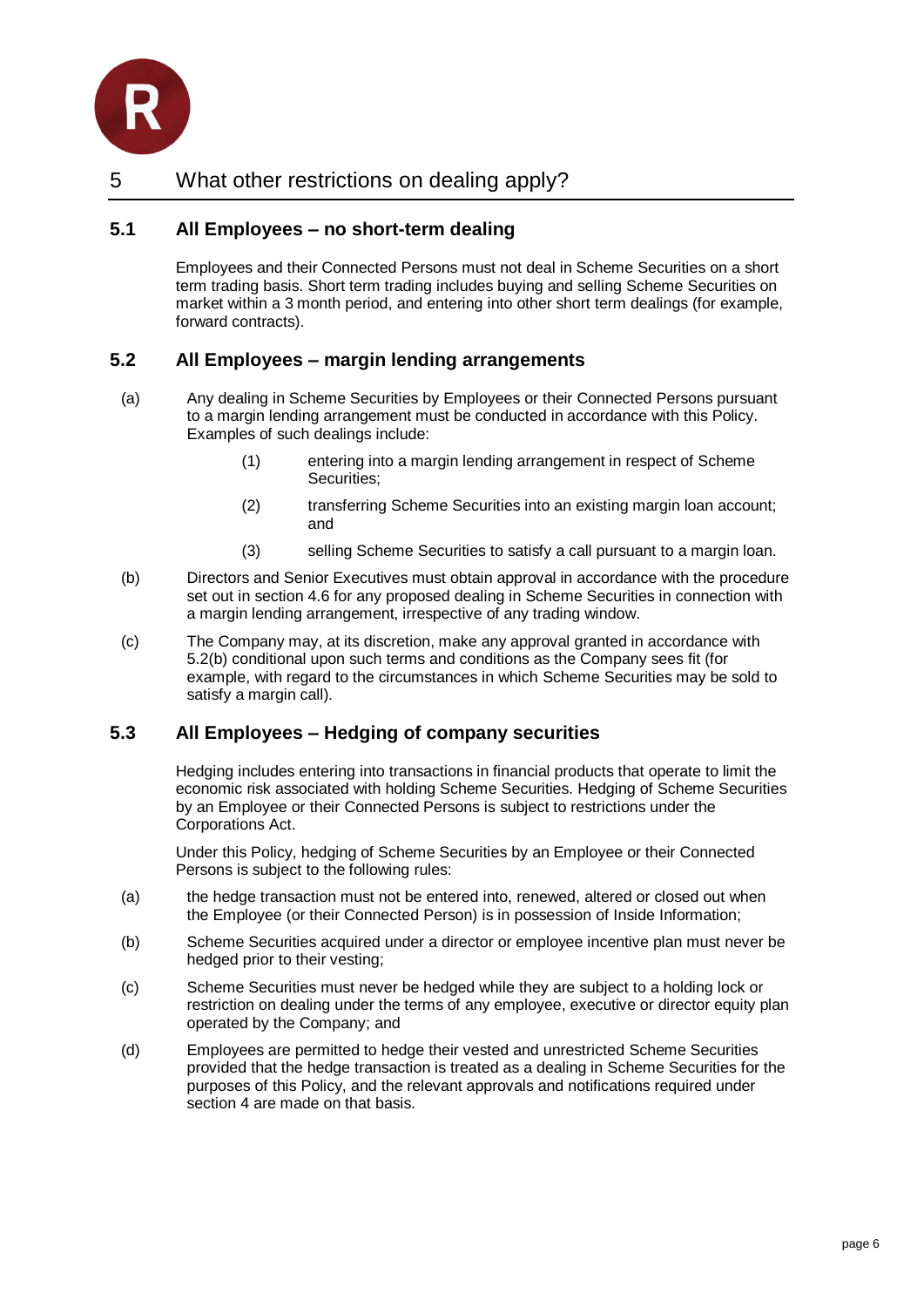

## 6 Are any dealings excluded from this policy?

Paragraphs [4.3,](#page-3-3) [4.5,](#page-3-1) [4.6](#page-4-0) and [5.1](#page-5-1) of this Policy do not apply to:

- (a) participation in an employee, executive or director equity plan operated by the Group. However, where Scheme Securities granted under an employee, executive or director equity plan cease to be held under the terms of that plan, any dealings in those Scheme Securities must only occur in accordance with this Policy;
- (b) the following categories of trades:
	- acquisition of Scheme Securities through a dividend reinvestment plan;
	- acquisition of Scheme Securities through a share purchase plan available to all retail shareholders;
	- acquisition of Scheme Securities through a rights issue; and
	- the disposal of Scheme Securities through the acceptance of a takeover offer, scheme of arrangement or equal access buy-back;
- (c) dealings that result in no effective change to the beneficial interest in Scheme Securities (for example, transfers of Scheme Securities already held into a superannuation fund or trust of which the Employee or Connected Person is a beneficiary);
- (d) trading under a pre-approved non-discretionary trading plan, where the Employee or Connected Person did not enter into the plan or amend the plan during a blackout period, the plan does not permit the Employee or Connected Person to exercise any influence or discretion in relation to trading under the plan and the plan cannot be cancelled during a blackout period, other than in exceptional circumstances (employees must still take care to comply with the law); and
- (e) subject to paragraph [5.2,](#page-5-2) a disposal of Scheme Securities that is the result of a secured lender exercising their rights, for example, under a margin lending arrangement.

However, such dealings remain subject to the insider trading rules in the Corporations Act.

## 7 What are the rules about insider trading?

Broadly speaking, the law provides that a person who has **Inside Information** about an entity must not:

- (a) buy or sell securities in an entity, or enter in an agreement to buy or sell securities, or exercise options over securities, or otherwise apply for, acquire or dispose of securities (**deal**);
- (b) encourage someone else to deal in securities in that entity; or
- (c) directly or indirectly provide that information to another person where they know, or ought to know, that that person is likely to deal in securities or encourage someone else to deal in securities of that entity (**tipping**). The tipping prohibition means that a person can be breach the insider trading prohibition even where they did not trade in the relevant securities and even where they did not know that another person has traded in the relevant securities.

These restrictions apply to all securities, not just Scheme Securities.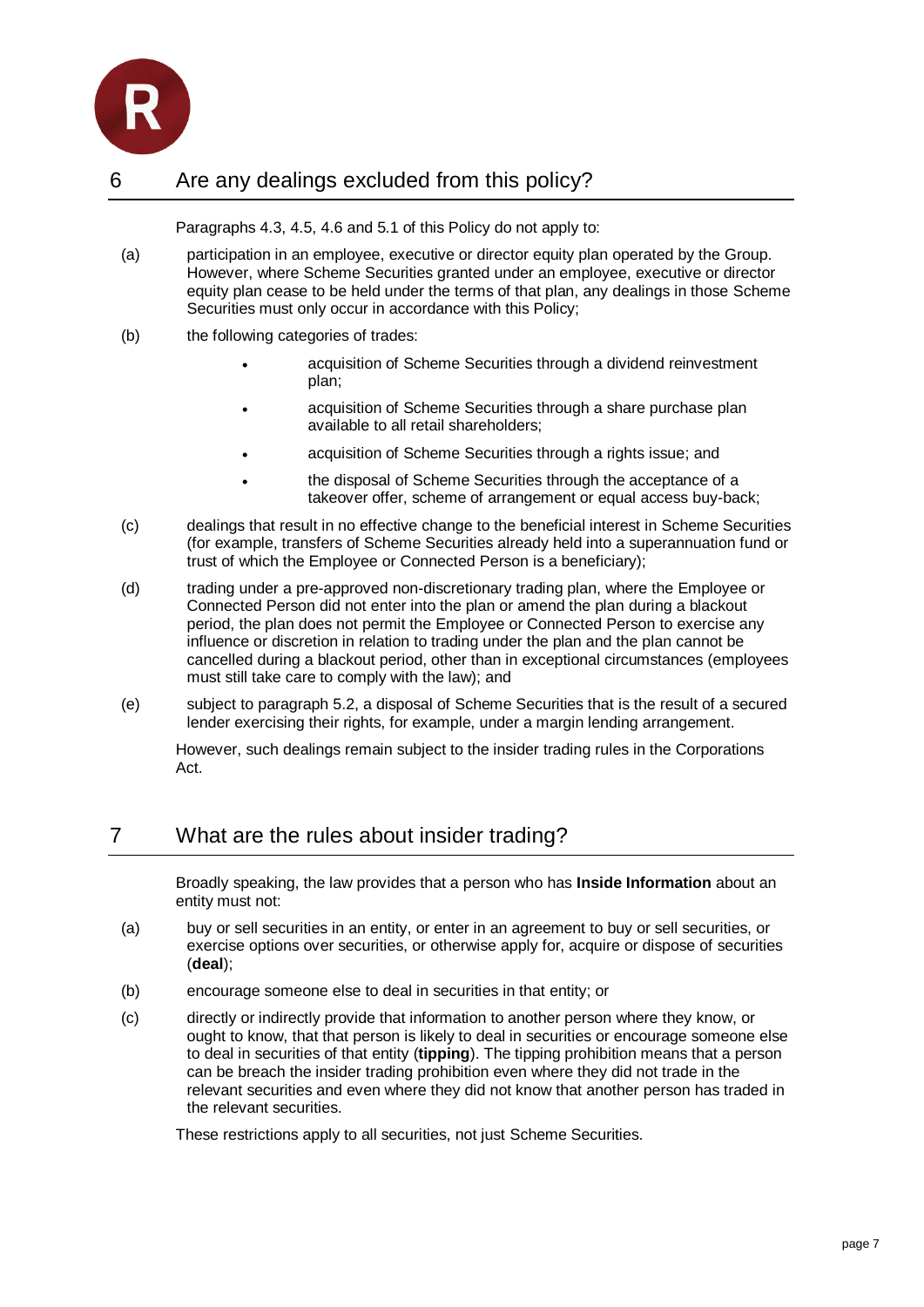

**Inside Information** is information that:

- is not generally available to the market; and
- if it were generally available to the market, a reasonable person would expect it to have a material effect (upwards or downwards) on the price or value of a security.

*"Information is considered to have a material effect on the price or value of a security if the information would, or would be likely to, influence persons who commonly invest in securities in deciding whether or not to subscribe for, buy or sell those securities. This type of information is commonly referred to as "price sensitive information".*

Inside Information may include matters of supposition, matters that are not yet certain and matters relating to a person's intentions.

## 8 When can I deal in securities in other companies or entities?

The prohibited conduct under the Corporations Act includes dealings not only in Scheme Securities but also in those of other listed companies or entities in which a person may have 'inside information'. This may include entities with which the Group is be dealing (including the Group's customers, contractors or business partners) where an employee possesses 'inside information' in relation to that other entity.

If an Employee or Connected Person is aware of information that is not generally available but which, if it were generally available, a reasonable person would expect to have a material effect on the price or value of a security, that person should not deal in the securities of the entities that it affects.

Employees or Connected Persons may come into possession of 'inside information' where they are directly involved in client relationship management or negotiating contracts. For example, where a person is aware that the Group is about to sign a major agreement with another entity, that person should not buy securities in either the Company or the other entity.

If you are in any doubt, consult with the Company Secretary.

## 9 What happens if this policy is breached?

Breaches of the insider trading laws have serious consequences for both the Employee or Connected Person concerned and the Group.

Independently, breaches of this Policy will be regarded by the Company as serious and the Company will take appropriate action.

Any employee of a Group member who is suspected of breaching this Policy may be suspended from attending the workplace on full pay pending the outcome of investigations into the alleged breach.

Any employee of a Group member who breaches this Policy could face disciplinary action (including forfeiture of Scheme Securities and/or suspension or termination of employment).